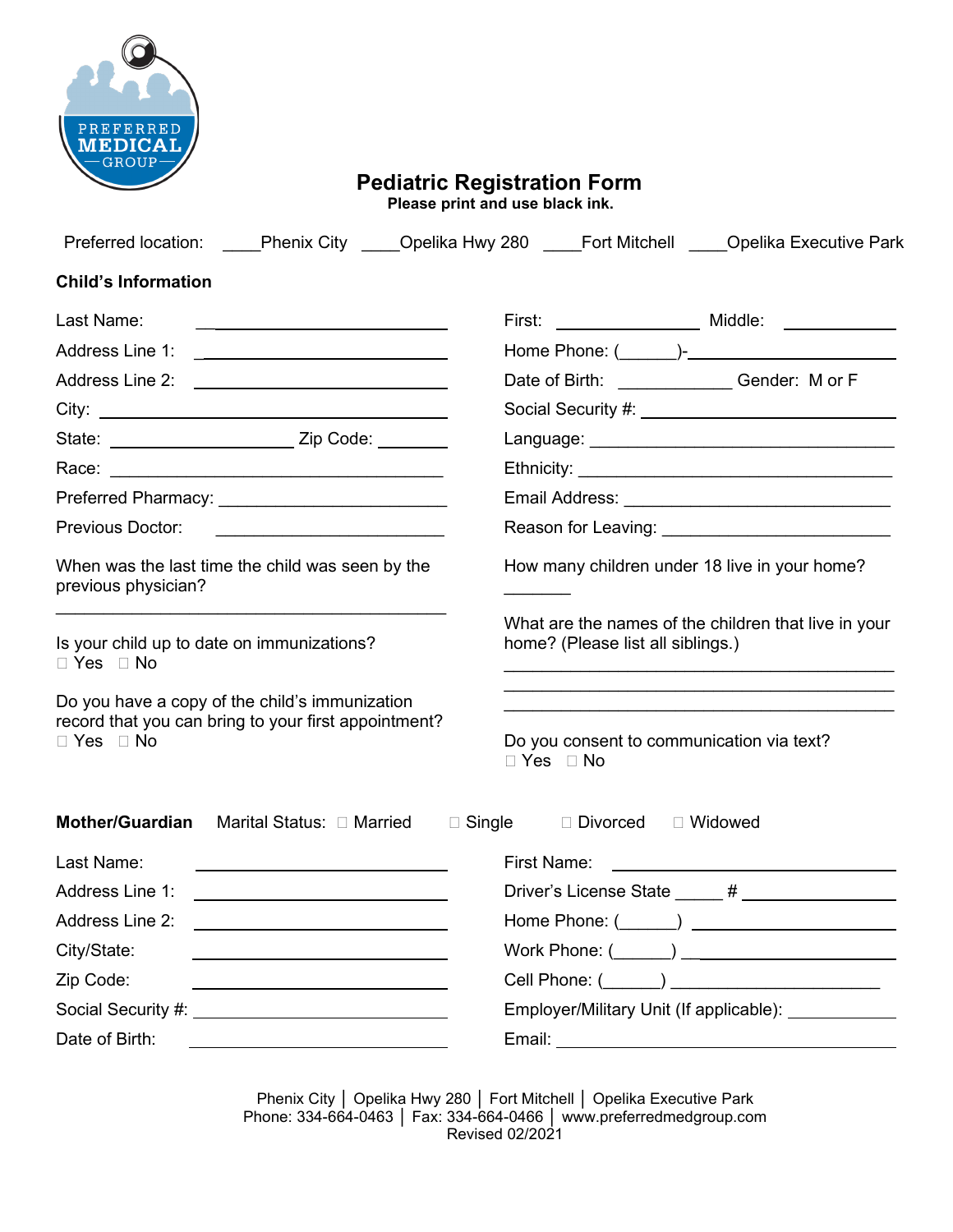| Driver's License State _____ # __________________<br>Work Phone: (______) _______________________<br>City/State:<br><u> 1989 - Johann Barn, mars eta bainar eta baina eta baina eta baina eta baina eta baina eta baina eta baina e</u><br>Zip Code:<br>Employer/Military Unit (If applicable): ______________<br>Date of Birth:<br><u> 1989 - Johann John Stein, fransk politik (</u><br><b>Emergency Contact Information</b> (A local person other than Parents or Guarantor)<br><b>HIPAA Disclosure</b> (People other than parents/guardians)<br>Relationship: Note and the set of the set of the set of the set of the set of the set of the set of the set of<br><b>Insurance Information</b> Please provide all the insurances for the child. Not providing all the insurance<br>information will result in the patient being discharged from the practice<br>DOB of Responsible Party: ______________________________SSN of Responsible Party: ___________________________ | <u> Alexandria de la contexta de la contexta de la contexta de la contexta de la contexta de la contexta de la c</u> |  |  |  |
|-----------------------------------------------------------------------------------------------------------------------------------------------------------------------------------------------------------------------------------------------------------------------------------------------------------------------------------------------------------------------------------------------------------------------------------------------------------------------------------------------------------------------------------------------------------------------------------------------------------------------------------------------------------------------------------------------------------------------------------------------------------------------------------------------------------------------------------------------------------------------------------------------------------------------------------------------------------------------------------|----------------------------------------------------------------------------------------------------------------------|--|--|--|
|                                                                                                                                                                                                                                                                                                                                                                                                                                                                                                                                                                                                                                                                                                                                                                                                                                                                                                                                                                                   |                                                                                                                      |  |  |  |
|                                                                                                                                                                                                                                                                                                                                                                                                                                                                                                                                                                                                                                                                                                                                                                                                                                                                                                                                                                                   |                                                                                                                      |  |  |  |
|                                                                                                                                                                                                                                                                                                                                                                                                                                                                                                                                                                                                                                                                                                                                                                                                                                                                                                                                                                                   |                                                                                                                      |  |  |  |
|                                                                                                                                                                                                                                                                                                                                                                                                                                                                                                                                                                                                                                                                                                                                                                                                                                                                                                                                                                                   |                                                                                                                      |  |  |  |
|                                                                                                                                                                                                                                                                                                                                                                                                                                                                                                                                                                                                                                                                                                                                                                                                                                                                                                                                                                                   |                                                                                                                      |  |  |  |
|                                                                                                                                                                                                                                                                                                                                                                                                                                                                                                                                                                                                                                                                                                                                                                                                                                                                                                                                                                                   |                                                                                                                      |  |  |  |
|                                                                                                                                                                                                                                                                                                                                                                                                                                                                                                                                                                                                                                                                                                                                                                                                                                                                                                                                                                                   |                                                                                                                      |  |  |  |
|                                                                                                                                                                                                                                                                                                                                                                                                                                                                                                                                                                                                                                                                                                                                                                                                                                                                                                                                                                                   |                                                                                                                      |  |  |  |
|                                                                                                                                                                                                                                                                                                                                                                                                                                                                                                                                                                                                                                                                                                                                                                                                                                                                                                                                                                                   |                                                                                                                      |  |  |  |
|                                                                                                                                                                                                                                                                                                                                                                                                                                                                                                                                                                                                                                                                                                                                                                                                                                                                                                                                                                                   |                                                                                                                      |  |  |  |
|                                                                                                                                                                                                                                                                                                                                                                                                                                                                                                                                                                                                                                                                                                                                                                                                                                                                                                                                                                                   |                                                                                                                      |  |  |  |
|                                                                                                                                                                                                                                                                                                                                                                                                                                                                                                                                                                                                                                                                                                                                                                                                                                                                                                                                                                                   |                                                                                                                      |  |  |  |
|                                                                                                                                                                                                                                                                                                                                                                                                                                                                                                                                                                                                                                                                                                                                                                                                                                                                                                                                                                                   |                                                                                                                      |  |  |  |
|                                                                                                                                                                                                                                                                                                                                                                                                                                                                                                                                                                                                                                                                                                                                                                                                                                                                                                                                                                                   |                                                                                                                      |  |  |  |
|                                                                                                                                                                                                                                                                                                                                                                                                                                                                                                                                                                                                                                                                                                                                                                                                                                                                                                                                                                                   |                                                                                                                      |  |  |  |
|                                                                                                                                                                                                                                                                                                                                                                                                                                                                                                                                                                                                                                                                                                                                                                                                                                                                                                                                                                                   |                                                                                                                      |  |  |  |
|                                                                                                                                                                                                                                                                                                                                                                                                                                                                                                                                                                                                                                                                                                                                                                                                                                                                                                                                                                                   |                                                                                                                      |  |  |  |
|                                                                                                                                                                                                                                                                                                                                                                                                                                                                                                                                                                                                                                                                                                                                                                                                                                                                                                                                                                                   |                                                                                                                      |  |  |  |
|                                                                                                                                                                                                                                                                                                                                                                                                                                                                                                                                                                                                                                                                                                                                                                                                                                                                                                                                                                                   |                                                                                                                      |  |  |  |
| Responsible Party Signature (by signing you are agreeing to pay any copays, deductibles and balances):                                                                                                                                                                                                                                                                                                                                                                                                                                                                                                                                                                                                                                                                                                                                                                                                                                                                            |                                                                                                                      |  |  |  |
|                                                                                                                                                                                                                                                                                                                                                                                                                                                                                                                                                                                                                                                                                                                                                                                                                                                                                                                                                                                   |                                                                                                                      |  |  |  |
| Secondary Insurance Company: ___________________________Subscriber ID Number: ______________________                                                                                                                                                                                                                                                                                                                                                                                                                                                                                                                                                                                                                                                                                                                                                                                                                                                                              |                                                                                                                      |  |  |  |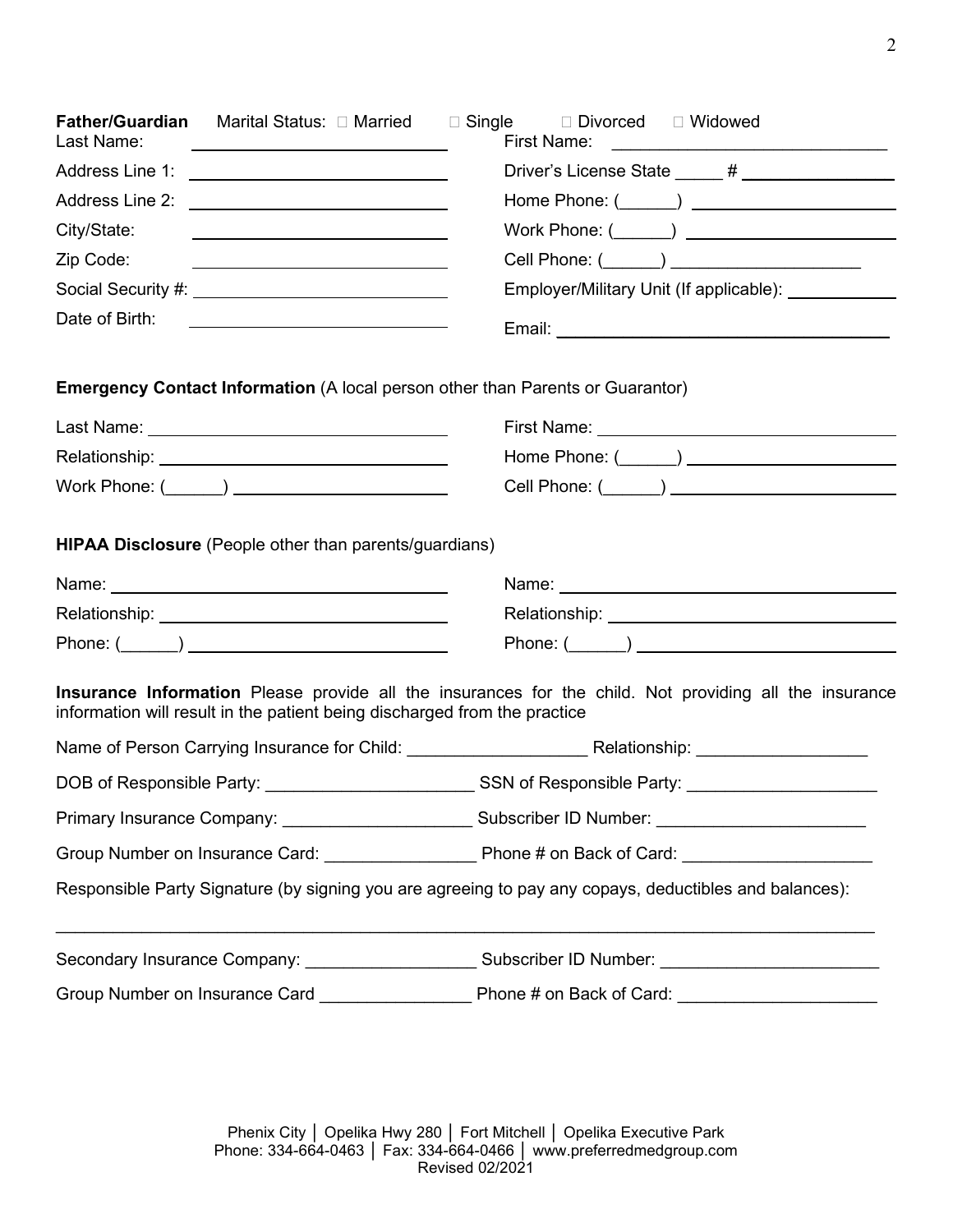# **Who is authorized to bring the child(ren) for a visit and make medical decisions on their behalf?**

Name and Relationship to Child:

| ◠      |  |  |
|--------|--|--|
|        |  |  |
| ാ<br>v |  |  |

#### **How did you hear about us?**

| Friend          |            | Advertisement | Google/Internet | <b>Yellow Pages</b>   |
|-----------------|------------|---------------|-----------------|-----------------------|
| Ad<br>Newspaper | PR Manager | Facebook      | <b>OBGYN</b>    | Other: please explain |

#### **CONSENT FOR EXAMINATION, MEDICAL TREATMENT AND CONDITIONS OF EXAMINATION**

Consent is hereby given to perform any and all examinations, tests, procedures, and treatments necessary and/or advisable; and in an emergency, without the presence of parents or responsible adults. I hereby authorize examination and treatment of the above-named child by the physicians and physician extenders employed by Preferred Medical Group. I realize that the practice of medicine is not an exact science and I acknowledge that no guarantees have been made to me as to the result of treatments or examination in this practice. Parent or Guardian should be present for the administration of all immunizations.

#### **INFORMATION CONCERNING FILING A CLAIM WITH YOUR INSURANCE COMPANY**

If we participate with your primary insurance, Preferred Medical Group will gladly file a claim for you. We will allow your insurance company up to 45 days from the date of service to pay the claim. If your insurance company fails to fully compensate Pinnacle Enterprises PC within this time frame, any unpaid balance becomes your sole responsibility.

## **CONSENT TO OFFICE POLICIES AND PROCEDURES**

- I understand that Preferred Medical Group has a smoke free office for the health and wellbeing of all patients, parents and staff, and agree to come to the office without the smell of cigarette smoke on my clothing or personal possessions.
- I understand that Preferred Medical Group does not allow eating or drinking in its offices in order to maintain sanitary facilities for all patients and staff.
- I understand that Preferred Medical Group requires 24-hours advance notice for an appointment to be rescheduled. A cancellation with less than 24-hours' notice results in a "No Show." I acknowledge that Preferred Medical Group reserves the right to discharge a pediatrics patient after the accumulation of two or more no shows in an 18-month time period. I also understand that for each "No Show" I may accumulate a \$25 No Show Fee, which I must pay to be seen again. Failure to pay this fee may result in discharge.

Phenix City │ Opelika Hwy 280 │ Fort Mitchell │ Opelika Executive Park Phone: 334-664-0463 │ Fax: 334-664-0466 │ www.preferredmedgroup.com Revised 02/2021